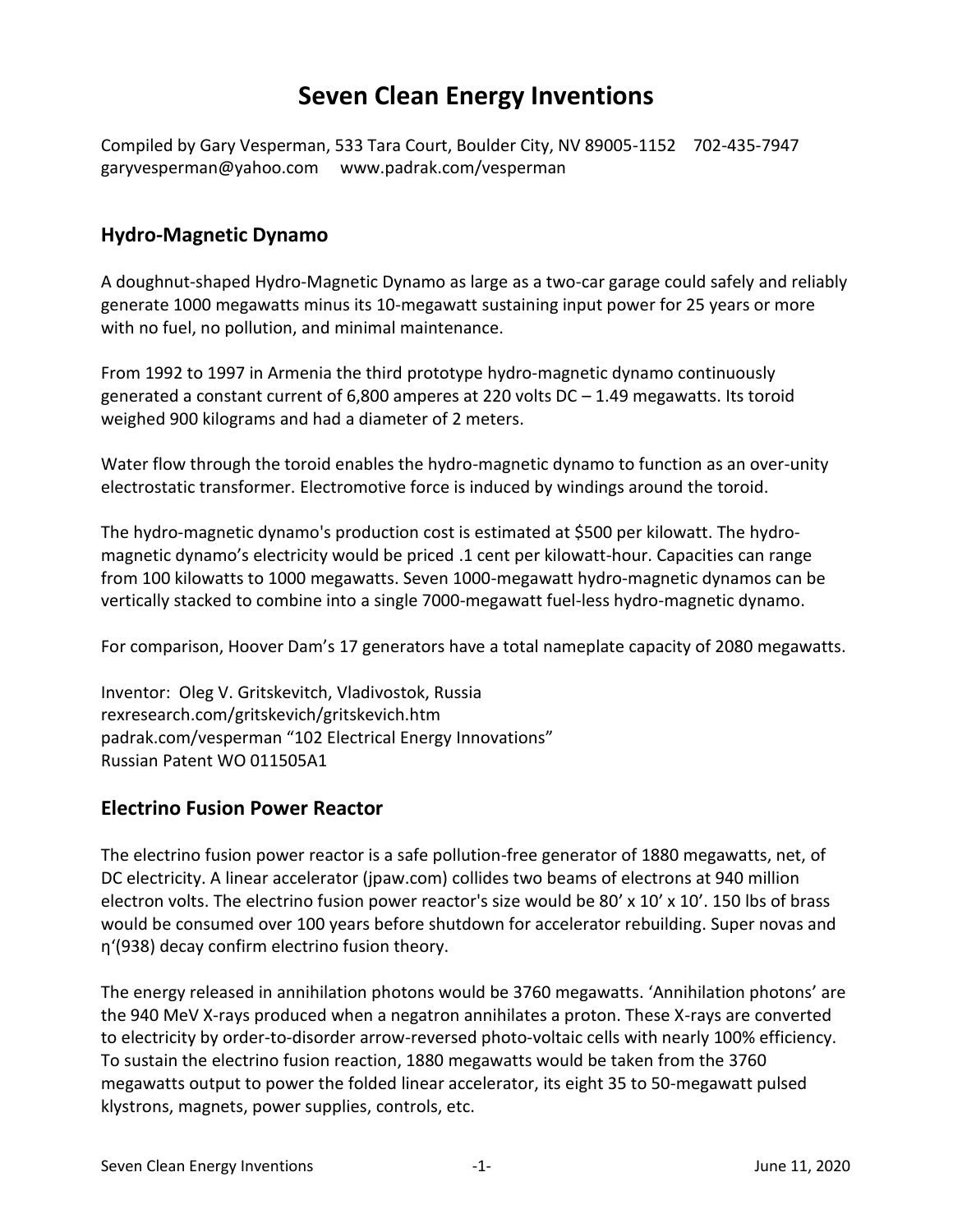The first 1880-megawatt electrino fusion power reactor may cost \$120 million. Subsequent electrino fusion power reactors would cost \$50 million. The price of its electricity would be a little more than .1 cent per KWH. Other applications include anti-matter rockets and annihilation of radioactive waste.

Inventor: Gordon L. Ziegler, Lacey, Washington, USA padrak.com/vesperman Pages 52 – 60 of "102 Electrical Energy Innovations" and several more files in "Electrino Fusion Power Reactor" category.

## **Electron Spiral Toroid Spheromak Micro-Fusion Reactor**

The Electron Spiral Toroid Spheromak (ESTS) Micro-Fusion Reactor was derived from an explanation for ball lightning. The ESTS is a plasma toroid that is self-organized and self-stable with no magnetic fields to contain it. All spheromaks reported to date dissipate in microseconds. The ESTS has been observed to endure with no confining magnetic fields for hundreds of milliseconds, and theoretically will remain stable for many seconds. The micro-fusion reactor's fuel comprises of hydrogen and boron.

Safe, pollution-free micro-fusion reactors could reliably generate electricity with capacities ranging from 10 kilowatts through 1000 megawatts at 10% of today's electricity price.

All transportation vehicles could be reliably and safely powered by micro-fusion reactors with substantially lower production, operating and maintenance costs, and without toxic emissions.

The mass and cost of aircraft may be reduced by 70%. Space launch costs may be reduced by more than 95%.

Inventor: Clint Seward, Acton, Massachusetts, USA electronpowersystems.com US Patents 5,175,466, 5,589,727, 5,773,919, and 6,140,752 padrak.com/vesperman "Ball Lightning Fusion Reactors"

## **Moe-Joe Orgone Energy Cell**

In spring 2008 a spherical Moe-Joe Orgone Energy Cell, operating as an orgone energy accumulator, was installed in a 1993 Saturn. Orgone energy is transferred from the cell through a tube into the engine via its PCV valve intake. The Saturn's mileage jumped from 30 MPG to 47 MPG with 90% less exhaust pollutants.

The Moe-Joe orgone energy cell comprises of four concentric thin spherical stainless steel shells – 5, 4, 3, and 2 inches in diameter. The ball is filled with specially charged water and then sealed. Holes allow the special water to circulate between the inner shells. The Moe-Joe orgone energy cell does not generate hydrogen nor Brown's gas. Electrodes at the cell's north and south poles are respectively wired to the battery's positive post or engine ground. One end of the orgone energy transfer tube is fitted over a bolt about 30 degrees off the north pole. The charged water itself does NOT enter the engine. It is orgone energy that significantly adds power to the engine.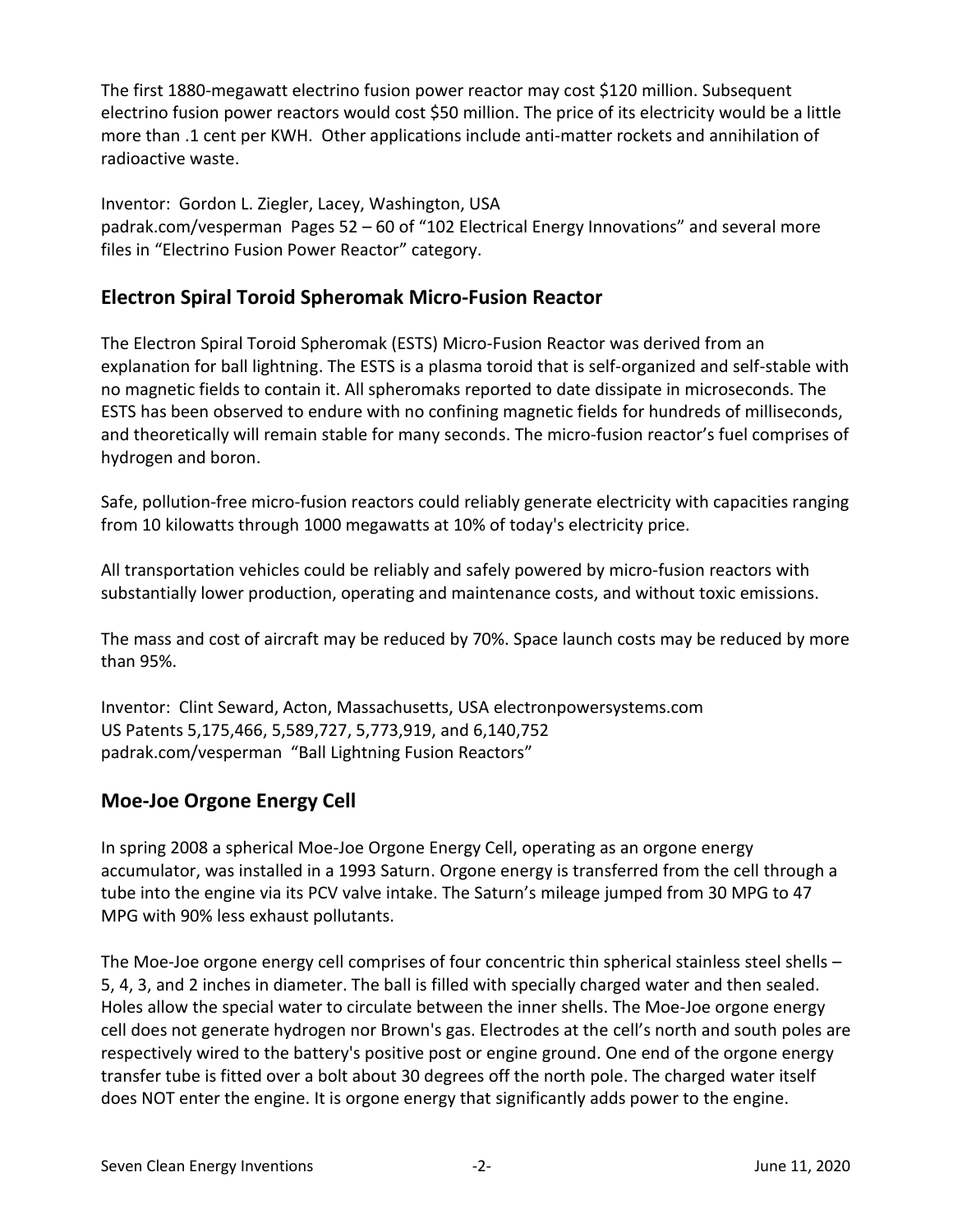A car's computer injects more fuel when its oxygen sensor senses the fuel mixture becoming too lean. Special electronics are required to fool the computer. Standalone non-computerized diesel and gasoline generators would consume much less fuel.

Inventors: Joe, Australia, and Moshe Daniel Block, Montreal, Quebec, Canada moe-joe-cell.com padrak.com/vesperman "102 Electrical Energy Innovations" James DeMeo's "Orgone Energy Accumulator Handbook"

## **Thorium Powerpack**

Thorium is abundant enough to power the entire planet for millennia. The thorium powerpack is inherently safe with no risk of 'meltdown' nor radioactivity contamination. Its nuclear reaction simply stops when its neutron exciter is turned off.

A thorium powerpack's neutron excitor relies on resonant phonon pair cleavage using specifically designed nuclear lattice holo-forms (holographic waveforms) to induce neutron imbalance in a host atom where the host atom then attempts to establish 'balance' through the liberation of neutrons.

Maintenance-free thorium powerpacks can generate 50 or 100 kilowatts for home use, and up to 1 megawatts for other uses at 10% of current electricity prices. They actually are 'power amplifiers' with power outputs of 60 times over input power.

Inventor: Robert J. Dratch, Black Hawk, Colorado, USA padrak.com/vesperman "102 Electrical Energy Innovations"

## **Capacitive Step-Down Transformer**

The capacitive step-down transformer is a simpler, cheaper, lighter, smaller, nearly 100% efficient alternative to inductive transformers. Capacitive step-down transformers do not have the inductive, noise, heat and sound losses of inductive transformers.

Capacitive step-down transformers can be used anywhere that is stepping down high voltages, low amperes into lower voltages, higher amperes – industry, commercial, residential and appliances. Not using capacitive step-down transformers has resulted in lower efficiency of transmission and distribution with enormous waste of electricity.

Capacitive power supplies are inherently capacitive amperage limiting. So therefore short circuits do not damage them. A brownout or blackout in one area of the grid will not take down any generators that are protected with CPS technology. There is no need for electronic controls or a grid infrastructure upgrade – the amperage control is automatic and instantaneous. If a solar flare blows out many inductive transformers, capacitive step-down transformers can be fast, effective replacements.